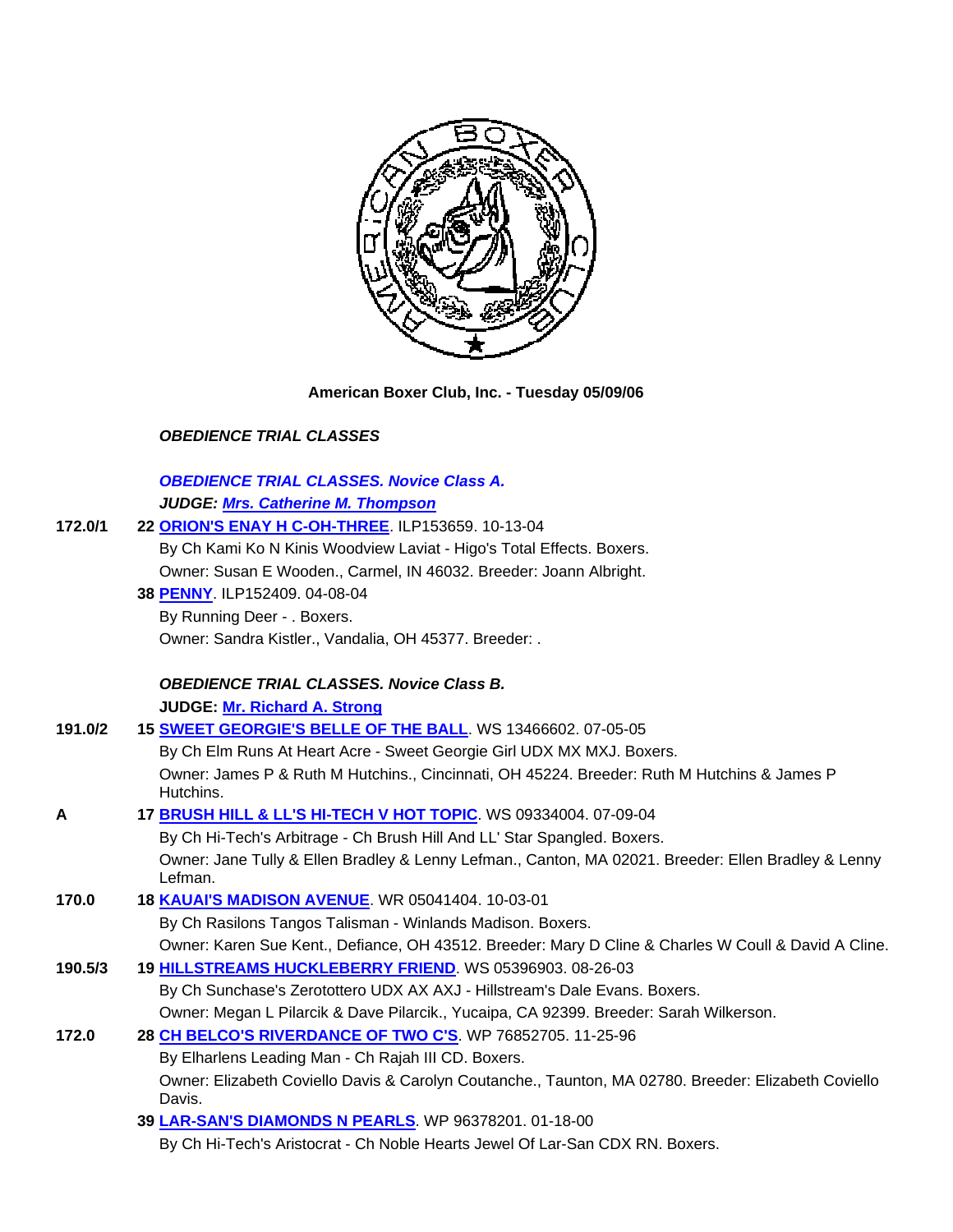|         | Owner: Larry W Stogner & Susan G Stogner., Knoxville, TN 37920. Breeder: Larry W & Susan G Stogner.<br>40 LAR-SAN OOPS I DID IT AGAIN W SPIRIT. WS 02237305. 11-06-02 |
|---------|-----------------------------------------------------------------------------------------------------------------------------------------------------------------------|
|         | By Ch Harlyn Bee-Vee Regal Heir - Lar-San's Diamonds N Pearls. Boxers.                                                                                                |
|         | Owner: Larry W Stogner & Lyndsey E Ailshie., Knoxville, TN 37920. Breeder: Larry W Stogner & Lyndsey<br>E Ailshie.                                                    |
| 173.0/4 | 42 MISS BIG BERTHA FROG STOMPER. ILP154736. 12-24-01                                                                                                                  |
|         | Boxers.                                                                                                                                                               |
|         | Owner: Tracy Kinney., Batavia, OH 45103. Breeder: .                                                                                                                   |
| 197.0/1 | 54 SUNCHASE'S LITTLE BLACK DRESS RN. WS 06967006. 11-20-03                                                                                                            |
|         | By Ch Sunchase's Zero To Hero UDX AX AXJ RN - Simply Cher. Boxers.                                                                                                    |
|         | Owner: Tracy Hendrickson & Rhoda Goselin., Tulsa, OK 74133. Breeder: Rhoda Goselin.                                                                                   |
|         | <b>OBEDIENCE TRIAL CLASSES. Open Class A.</b>                                                                                                                         |
|         | JUDGE: Mr. Richard A. Strong                                                                                                                                          |
| Α       | 6 ARACREST'S KEEPER CD RA. WR 07094901. 12-01-01                                                                                                                      |
|         | By Lynbary's Dylan's Choice - Aracrest Fabrege. Boxers.                                                                                                               |
|         | Owner: Jean A Kassab., Cantonment, FL 32533. Breeder: Nora McGriskin & Edwin Hershey.                                                                                 |
|         | 7 SCHOENTAL'S OSKAR II CD. WR 04503404. 09-16-01                                                                                                                      |
|         | By Ch Bee Mikes One Night Stand - Ch Schoental's Fraulein Martina CD. Boxers.                                                                                         |
|         | Owner: Chris & Cheryl Brown., Hanover, PA 17331. Breeder: Barbara R Compton & Robert L Compton Jr.                                                                    |
|         | 37 BRAVO'S CHORUS LINE CD NA NAJ. WR 06204205. 03-01-02                                                                                                               |
|         | By Ch Bee-Mike's One Night Stand - Ch Ramarco's Liza Of Paradocs. Boxers.                                                                                             |
|         | Owner: Phil & Carol Garaghty., Crystal, MN 554283241. Breeder: Susan Finley.                                                                                          |
|         | <b>OBEDIENCE TRIAL CLASSES. Open Class B.</b>                                                                                                                         |
|         | JUDGE: Mrs. Catherine M. Thompson                                                                                                                                     |
| 176.5   | 8 JAKOB II CDX RN NA OAP NAJ OJP. WP 88392901. 11-16-98                                                                                                               |
|         | By Dupart Zethos V Adeltrots Two - Duchess Black Velvet. Boxers.                                                                                                      |
|         | Owner: Renee & Terry Basye Jr., Beloit, WI 535113838. Breeder: Johanna Ford.                                                                                          |
| 191.5/2 | JOSEPHINE VON BACHBETT VCD2 CDX OA AXJ TD. WS 00175503. 01-21-02<br>9                                                                                                 |
|         | By Ivo Vom Hafen - Xenia Von Sparta VCD1 CDX. Boxers.                                                                                                                 |
|         | Owner: Renee & Terry Basye., Beloit, WI 53511. Breeder: Cathy Hubert Markos.                                                                                          |
| 190.0/3 | 12 <b>SWEET GEORGIE GIRL UD MX MXJ</b> . WR 03765206. 07-19-01                                                                                                        |
|         | By Ch Heart Acre's Formal Attire - MACH Sweet'r Th'anne Whine UDX AXP AJP. Boxers.                                                                                    |
|         | Owner: James P & Ruth M Hutchins., Cincinnati, OH 45224. Breeder: Ruth Hutchins.                                                                                      |
|         | 14 SWEET BEAU REGARDS 2 YOU CD MX MXJ. WR 03765205. 07-19-01                                                                                                          |
|         | By Ch Heart Acre's Formal Attire - MACH Sweet'r Th'anne Whine UDX NAP NJP. Boxers.                                                                                    |
|         | Owner: James P & Ruth M Hutchins., Cincinnati, OH 45224. Breeder: Ruth Hutchins.                                                                                      |
|         | 24 HARPO'S CERTAINCHARM D'JACQUET UD. WR 00094102. 07-10-00                                                                                                           |
|         | By Ch Jacquet's Bravo of Goldfield - Jacquet's Heilocentric CDX. Boxers.                                                                                              |
|         | Owner: Mary Nee & Karla Spitzer., Fairview Heights, IL 622083521. Breeder: Karla Spitzer & Scott                                                                      |
|         | Friedman.                                                                                                                                                             |
|         | 198.0/1/H  29 SUNCHASES SEIZE THE MOMENT UD. WS 02954906. 02-19-03                                                                                                    |
|         | By Ch Sunchase's Zero To Hero UDX NA NAJ - A Penny For Your Thoughts II. Boxers.                                                                                      |
|         | Owner: Larrie Moody., Pittsburg, KS 667626412. Breeder: Brian Curry & William Curry & Kara Curry.                                                                     |
| 188.5/4 | 36 CH SUNCHASE'S TEXAS MARGARITA CDX. WP 99510504. 08-01-00                                                                                                           |
|         | By Ch Hi-Tech Johnny J Of Boxerton - Ch Sunchase's Suicide Blonde UDX OA OAJ. Boxers.                                                                                 |
|         | Owner: Peggy McConnell., Dallas, TX 752201815. Breeder: Tracy L Hendrickson.                                                                                          |
| 176.0   | 52 SEMPER FI STEALING HOME CD RN NA NAJ. WS 01295804. 07-17-02                                                                                                        |
|         | By Ch Southgate's Judgement Day CD AX AXJ - Semper Fi Bryan's Song. Boxers.                                                                                           |
|         |                                                                                                                                                                       |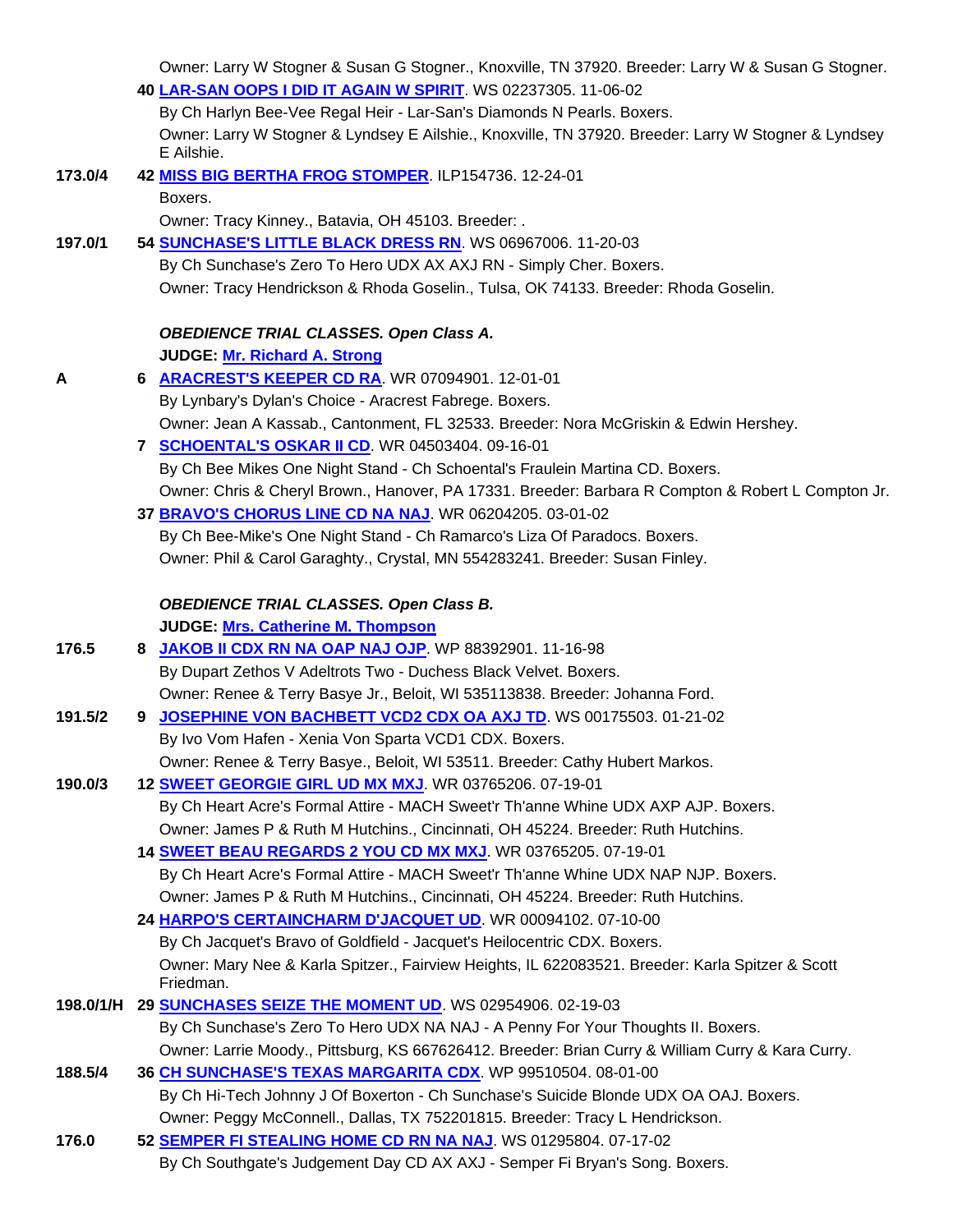Owner: Dena M Hudson & Claudia S Clifton., Marietta, GA 30062. Breeder: Claudia & Mike Clifton.

#### **53 SUNCHASE'S BOY TOY CDX NAJ OA RN**. WR 05750112. 11-22-01

 By Ch Maxl's Golden Boy - Sunchase's Moment In Time UD NA NAJ. Boxers. Owner: Tracy L Hendrickson., Tulsa, OK 74133. Breeder: Owner.

# **185.0 55 SUNCHASER'S BLEACHED BLONDE CDX OA OAJ RN**. ILP100396. 08-07-98

 By Ch Sunchase's Sundance Kid CD OA OAJ - Ch Sunchase's Fashionably Late UD NAP AXJP OA OAJ. Boxers.

Owner: Tracy L Hendrickson., Tulsa, OK 74133. Breeder: Owner.

# **56 CH SUNCHASE'S ZERO TO HERO UDX AX AXJ RN**. WP 82586701. 11-22-97

 By Ch Hollylane's Spin A Dream - Ch Sunchase Fashionably Late UD OA OAJ OAP AXP. Boxers. Owner: Tracy Hendrickson., Tulsa, OK 74133. Breeder: Owner.

# *OBEDIENCE TRIAL CLASSES. Utility Class A.*

**JUDGE: Mrs. Catherine M. Thompson** 

 **14 SWEET BEAU REGARDS 2 YOU CD MX MXJ**. WR 03765205. 07-19-01 By Ch Heart Acre's Formal Attire - MACH Sweet'r Th'anne Whine UDX NAP NJP. Boxers. Owner: James P & Ruth M Hutchins., Cincinnati, OH 45224. Breeder: Ruth Hutchins.

# *OBEDIENCE TRIAL CLASSES. Utility Class B.*

**JUDGE: Mr. Richard A. Strong** 

# **12 SWEET GEORGIE GIRL UD MX MXJ**. WR 03765206. 07-19-01 By Ch Heart Acre's Formal Attire - MACH Sweet'r Th'anne Whine UDX AXP AJP. Boxers. Owner: James P & Ruth M Hutchins., Cincinnati, OH 45224. Breeder: Ruth Hutchins.

# **184.5/1 24 HARPO'S CERTAINCHARM D'JACQUET UD**. WR 00094102. 07-10-00

 By Ch Jacquet's Bravo of Goldfield - Jacquet's Heilocentric CDX. Boxers. Owner: Mary Nee & Karla Spitzer., Fairview Heights, IL 622083521. Breeder: Karla Spitzer & Scott Friedman.

#### **29 SUNCHASES SEIZE THE MOMENT UD**. WS 02954906. 02-19-03

 By Ch Sunchase's Zero To Hero UDX NA NAJ - A Penny For Your Thoughts II. Boxers. Owner: Larrie Moody., Pittsburg, KS 667626412. Breeder: Brian Curry & William Curry & Kara Curry.

#### **36 CH SUNCHASE'S TEXAS MARGARITA CDX**. WP 99510504. 08-01-00

 By Ch Hi-Tech Johnny J Of Boxerton - Ch Sunchase's Suicide Blonde UDX OA OAJ. Boxers. Owner: Peggy McConnell., Dallas, TX 752201815. Breeder: Tracy L Hendrickson.

 **56 CH SUNCHASE'S ZERO TO HERO UDX AX AXJ RN**. WP 82586701. 11-22-97 By Ch Hollylane's Spin A Dream - Ch Sunchase Fashionably Late UD OA OAJ OAP AXP. Boxers. Owner: Tracy Hendrickson., Tulsa, OK 74133. Breeder: Owner.

# *OBEDIENCE TRIAL CLASSES. Brace Competition (Obedience).*

**JUDGE: Mrs. Catherine M. Thompson** 

| 176.5/2 | 10 BENCHMARK'S JOE LOUIS CD OA MXJ RE. WP 98257603. 07-08-00                                   |
|---------|------------------------------------------------------------------------------------------------|
|         | By Ch Encore's Rock Solid - Benchmark's Kwik Cash. Boxers.                                     |
|         | Owner: Brenda & Charles Staley., Monrovia, IN 46157. Breeder: Ellen Ellerman & Jerra Ackerman. |
|         | 11 STALEY'S SADIE GIRL CD MX MXJ RN. WP 86163402. 06-18-98                                     |
|         | By Pritiboy Butch Koenig - Comanche Bethsheba. Boxers.                                         |
|         | Owner: Brenda Staley., Monrovia, IN 46157. Breeder: Rhonda Peter.                              |
| 186.5/1 | 12 SWEET GEORGIE GIRL UD MX MXJ. WR 03765206. 07-19-01                                         |

# By Ch Heart Acre's Formal Attire - MACH Sweet'r Th'anne Whine UDX AXP AJP. Boxers.

Owner: James P & Ruth M Hutchins., Cincinnati, OH 45224. Breeder: Ruth Hutchins.

**14 SWEET BEAU REGARDS 2 YOU CD MX MXJ**. WR 03765205. 07-19-01

By Ch Heart Acre's Formal Attire - MACH Sweet'r Th'anne Whine UDX NAP NJP. Boxers.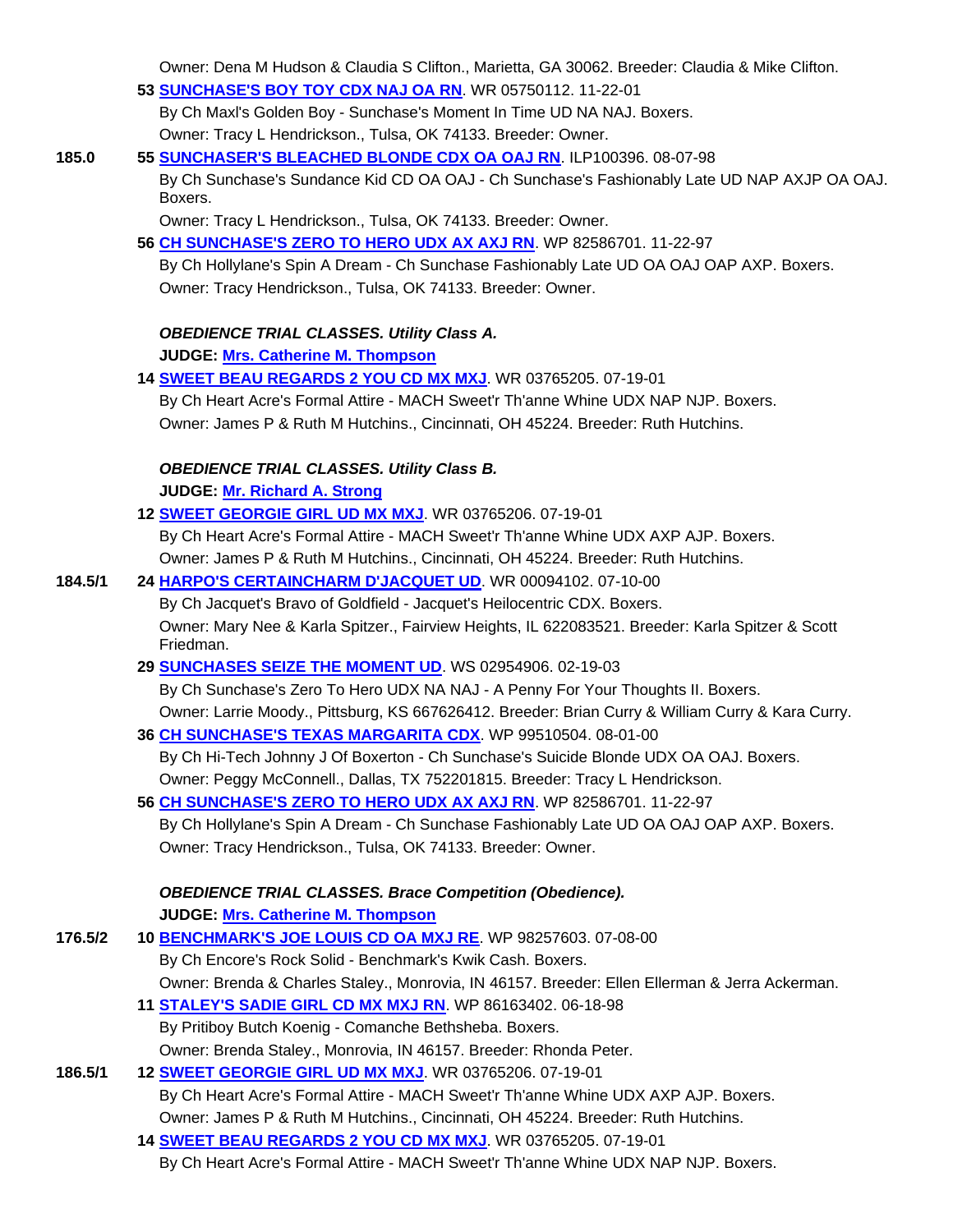Owner: James P & Ruth M Hutchins., Cincinnati, OH 45224. Breeder: Ruth Hutchins.

| A       | 20 RIEGEL'S DIAMOND OF SAVOY MX MXJ RN. WR 06450702. 03-05-02                                                                                                                                                                                                                                                                                                                                                                     |
|---------|-----------------------------------------------------------------------------------------------------------------------------------------------------------------------------------------------------------------------------------------------------------------------------------------------------------------------------------------------------------------------------------------------------------------------------------|
|         | By Suncrest's In His Image - Savoy Hot Sicily CD. Boxers.                                                                                                                                                                                                                                                                                                                                                                         |
|         | Owner: Ileana Nadal., Valrico, FL 33594. Breeder: Esther Riegel & Mary Banta.                                                                                                                                                                                                                                                                                                                                                     |
|         | 21 SAVOY LUSTIG UND SCHOEN NA NAJ. WR 00225601. 10-31-00                                                                                                                                                                                                                                                                                                                                                                          |
|         | By Ch Savoy Sicilian Stiletto CD - Verra-Way Diva Lenox Crystal. Boxers.                                                                                                                                                                                                                                                                                                                                                          |
|         | Owner: Stephen & Mary Quinn., Dade City, FL 33525. Breeder: Wendy J Mayhall & Windy N Neu.                                                                                                                                                                                                                                                                                                                                        |
| 145.0/3 | 48 HABERL'S FOREVER YOUNG RN. WS 04660204. 07-06-03                                                                                                                                                                                                                                                                                                                                                                               |
|         | By Ch Garnsey's Varsity Blues - Ch Banta-Riegel's Sizzlin Sensation CD. Boxers.                                                                                                                                                                                                                                                                                                                                                   |
|         | Owner: MaryJane Alencewicz & Don Garrett., Montverde, FL 347563340. Breeder: JoAnn Haberl & B J                                                                                                                                                                                                                                                                                                                                   |
|         | Barnhart.                                                                                                                                                                                                                                                                                                                                                                                                                         |
|         | 50 CH BANTA-REIGEL'S SIZZLIN SENSATION. WR 01055704. 01-09-01                                                                                                                                                                                                                                                                                                                                                                     |
|         | By Ch Suncrests Fifth Of A Nickel - Ch Banta Reigels Sizzlin Sensation CD. Boxers.                                                                                                                                                                                                                                                                                                                                                |
|         | Owner: Jo Ann Haberl & B J Barnhart., Brooksville, FL 34601. Breeder: Mary Banto.                                                                                                                                                                                                                                                                                                                                                 |
|         | <b>OBEDIENCE TRIAL CLASSES. Graduate Novice Class.</b>                                                                                                                                                                                                                                                                                                                                                                            |
|         | JUDGE: Mrs. Catherine M. Thompson                                                                                                                                                                                                                                                                                                                                                                                                 |
|         | 23 CH TEALCREST'S PENNYS FROM HEAVEN CD RN OA NAJ. WR 05194901. 10-12-01                                                                                                                                                                                                                                                                                                                                                          |
|         | By Ch Bee-Vee's What You Say - Teryl's Just Call Me Angel. Boxers.                                                                                                                                                                                                                                                                                                                                                                |
|         | Owner: Jill Hootman., Clarksville, TN 37040. Breeder: Jill Hootman.                                                                                                                                                                                                                                                                                                                                                               |
|         | 34 CH LAR-SAN'S DIAMOND IN THE ROUGH CD RN. WP 96378202. 01-18-00                                                                                                                                                                                                                                                                                                                                                                 |
|         | By Ch Hi-Tech's Aristocrat - Ch Noble Heart's Jewel Of Lar-San CDX RN. Boxers.                                                                                                                                                                                                                                                                                                                                                    |
|         | Owner: Larry W Stogner & Susan G Stogner., Knoxville, TN 379209535. Breeder: Larry W Stogner &                                                                                                                                                                                                                                                                                                                                    |
|         | Susan G Stogner.                                                                                                                                                                                                                                                                                                                                                                                                                  |
|         |                                                                                                                                                                                                                                                                                                                                                                                                                                   |
|         | <b>OBEDIENCE TRIAL CLASSES. Veterans Class (Obedience).</b>                                                                                                                                                                                                                                                                                                                                                                       |
|         | JUDGE: Mr. Richard A. Strong                                                                                                                                                                                                                                                                                                                                                                                                      |
| 186.0/4 | 11 <b>STALEY'S SADIE GIRL CD MX MXJ RN</b> . WP 86163402. 06-18-98                                                                                                                                                                                                                                                                                                                                                                |
|         | By Pritiboy Butch Koenig - Comanche Bethsheba. Boxers.                                                                                                                                                                                                                                                                                                                                                                            |
|         | Owner: Brenda Staley., Monrovia, IN 46157. Breeder: Rhonda Peter.                                                                                                                                                                                                                                                                                                                                                                 |
| A       | 16 SHERWOOD'S EMERALD LADY UD NA NAJ. WP 82222501. 12-11-97                                                                                                                                                                                                                                                                                                                                                                       |
|         | By Ch Savoy Sicilian Stiletto CD - Ch Ruffian's Ryan Of Sherwood UD. Boxers.                                                                                                                                                                                                                                                                                                                                                      |
|         | Owner: Jane Tully., Canton, MA 02021. Breeder: Colleen Fleury.                                                                                                                                                                                                                                                                                                                                                                    |
| 196.0/1 | 26 SHERWOOD'S MILESIAN UDX RA MX AXJ WP 82222503. 12-11-97                                                                                                                                                                                                                                                                                                                                                                        |
|         | By Ch Savoy Sicilian Stiletto CD - Ch Ruffian's Ruyan Of Sherwood UD. Boxers.                                                                                                                                                                                                                                                                                                                                                     |
|         | Owner: Colleen Fleury., Prairieville, LA 70769. Breeder: Colleen Fleury.                                                                                                                                                                                                                                                                                                                                                          |
| 186.5/3 | 33 CH NOBLE HEART'S JEWEL OF LAR-SAN CDX RN. WP 70368103. 04-24-96                                                                                                                                                                                                                                                                                                                                                                |
|         | By Ch CJ's Spider Of Alimar - Boxwood's Enchantress. Boxers.                                                                                                                                                                                                                                                                                                                                                                      |
|         | Owner: Larry W & Susan G Stogner., Knoxville, TN 37920. Breeder: Susan C & Sally L Peters & McMillian.                                                                                                                                                                                                                                                                                                                            |
| 52.0    | 43 MOLLYWOOD'S SUNSPOT OF EWO CD RN WP 57192402. 08-22-94                                                                                                                                                                                                                                                                                                                                                                         |
|         | By Ch EWO's Nice And Easy - EWO's Sadie Lian. Boxers.                                                                                                                                                                                                                                                                                                                                                                             |
|         | Owner: Ann Campbell., Knoxville, TN 379149010. Breeder: Danny M Long.                                                                                                                                                                                                                                                                                                                                                             |
| 188.0/2 | 45 CH CLOUATE'S LADY BANDIT.COM CDX NA NAJ RN. WP 94949203. 11-11-99                                                                                                                                                                                                                                                                                                                                                              |
|         | By Ch Shalsade's Bouncing Bandit - Irish Brogue O'Burks. Boxers.                                                                                                                                                                                                                                                                                                                                                                  |
|         | Owner: Connie Back & Susan Kelly., River Ridge, LA 70123. Breeder: Claire Clouate & Susan Kelly.                                                                                                                                                                                                                                                                                                                                  |
|         | <b>OBEDIENCE TRIAL CLASSES. Team Competition (Obedience).</b>                                                                                                                                                                                                                                                                                                                                                                     |
|         | JUDGE: Mrs. Catherine M. Thompson                                                                                                                                                                                                                                                                                                                                                                                                 |
|         | $\overline{ }$ $\overline{ }$ $\overline{ }$ $\overline{ }$ $\overline{ }$ $\overline{ }$ $\overline{ }$ $\overline{ }$ $\overline{ }$ $\overline{ }$ $\overline{ }$ $\overline{ }$ $\overline{ }$ $\overline{ }$ $\overline{ }$ $\overline{ }$ $\overline{ }$ $\overline{ }$ $\overline{ }$ $\overline{ }$ $\overline{ }$ $\overline{ }$ $\overline{ }$ $\overline{ }$ $\overline{ }$ $\overline{ }$ $\overline{ }$ $\overline{$ |

**737.0/1 12 SWEET GEORGIE GIRL UD MX MXJ**. WR 03765206. 07-19-01 By Ch Heart Acre's Formal Attire - MACH Sweet'r Th'anne Whine UDX AXP AJP. Boxers.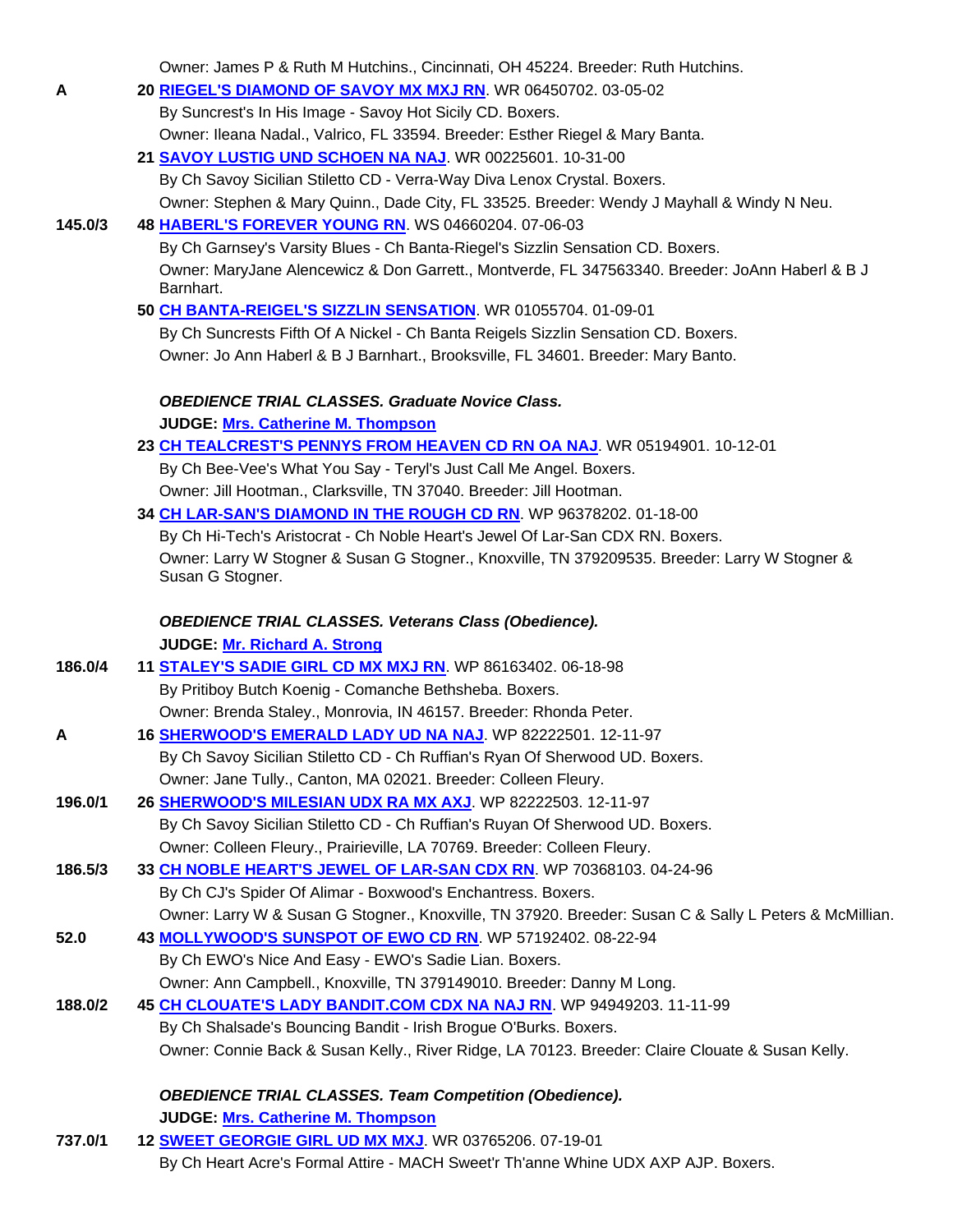|         | Owner: James P & Ruth M Hutchins., Cincinnati, OH 45224. Breeder: Ruth Hutchins.                                           |
|---------|----------------------------------------------------------------------------------------------------------------------------|
|         | 14 SWEET BEAU REGARDS 2 YOU CD MX MXJ. WR 03765205. 07-19-01                                                               |
|         | By Ch Heart Acre's Formal Attire - MACH Sweet'r Th'anne Whine UDX NAP NJP. Boxers.                                         |
|         | Owner: James P & Ruth M Hutchins., Cincinnati, OH 45224. Breeder: Ruth Hutchins.                                           |
| 713.0/3 | 19 HILLSTREAMS HUCKLEBERRY FRIEND. WS 05396903. 08-26-03                                                                   |
|         | By Ch Sunchase's Zerotottero UDX AX AXJ - Hillstream's Dale Evans. Boxers.                                                 |
|         | Owner: Megan L Pilarcik & Dave Pilarcik., Yucaipa, CA 92399. Breeder: Sarah Wilkerson.                                     |
| 664.0/4 | 23 CH TEALCREST'S PENNYS FROM HEAVEN CD RN OA NAJ. WR 05194901. 10-12-01                                                   |
|         | By Ch Bee-Vee's What You Say - Teryl's Just Call Me Angel. Boxers.                                                         |
|         | Owner: Jill Hootman., Clarksville, TN 37040. Breeder: Jill Hootman.                                                        |
|         | 24 HARPO'S CERTAINCHARM D'JACQUET UD. WR 00094102.07-10-00                                                                 |
|         | By Ch Jacquet's Bravo of Goldfield - Jacquet's Heilocentric CDX. Boxers.                                                   |
|         | Owner: Mary Nee & Karla Spitzer., Fairview Heights, IL 622083521. Breeder: Karla Spitzer & Scott<br>Friedman.              |
| 728.0/2 | 26 SHERWOOD'S MILESIAN UDX RA MX AXJ WP 82222503. 12-11-97                                                                 |
|         | By Ch Savoy Sicilian Stiletto CD - Ch Ruffian's Ruyan Of Sherwood UD. Boxers.                                              |
|         | Owner: Colleen Fleury., Prairieville, LA 70769. Breeder: Colleen Fleury.                                                   |
|         | 30 DIXIE'S SOUTH'RN MAGNOLIA CDX. WR 05854401. 01-24-02                                                                    |
|         | By Dixie's Breho Rebel Yell - Ch Dixie's Cajun Sunshine CD. Boxers.                                                        |
|         | Owner: Robin Vaughan., Hampton, AR 717449617. Breeder: Robin Vaughan.                                                      |
|         | 31 CH HIMASTER'S REGAL FIRE LORD CD. WP 86444604. 06-26-98                                                                 |
|         | By Ch Bayview Strides Ahead - Ch High Crest's Chances Are. Boxers.                                                         |
|         | Owner: Korinne Vanderpool & Maggie Johnson., Frisco, TX 75035. Breeder: Maggie Johnson & Alma<br>Pomeroy & Adrienne Baker. |
|         | 32 CH CLOUATE'S LADY BANDIT.COM CDX NA NAJ RN. WP--949203. 11-11-99                                                        |
|         | By Ch Shalsade's Bouncing Bandit - Irish Brogue O'Burks. Boxers.                                                           |
|         | Owner: Connie Back & Susan Kelly., River Ridge, LA 70123. Breeder: Claire Clouate & Susan Kelly.                           |
|         | 33 CH NOBLE HEART'S JEWEL OF LAR-SAN CDX RN. WP 70368103. 04-24-96                                                         |
|         | By Ch CJ's Spider Of Alimar - Boxwood's Enchantress. Boxers.                                                               |
|         | Owner: Larry W & Susan G Stogner., Knoxville, TN 37920. Breeder: Susan C & Sally L Peters & McMillian.                     |
|         | 34 CH LAR-SAN'S DIAMOND IN THE ROUGH CD RN. WP 96378202. 01-18-00                                                          |
|         | By Ch Hi-Tech's Aristocrat - Ch Noble Heart's Jewel Of Lar-San CDX RN. Boxers.                                             |
|         | Owner: Larry W Stogner & Susan G Stogner., Knoxville, TN 379209535. Breeder: Larry W Stogner &                             |
|         | Susan G Stogner.                                                                                                           |
|         | 35 SASSAFRAS HALEY-SPITN' IMAGE CD RN AXJ OA. WR 06901004. 06-02-02                                                        |
|         | By Ch Evergreen Big Shot Elanwood - Evergreen-Haley Of Sassafras CD. Boxers.                                               |
|         | Owner: Judy Fey., Wayzata, MN 55391. Breeder: Judy Fey.                                                                    |
|         | 41 SCHMIDT'S SLICK LADY'S BLACK ONYX CD AX AXJ RN. WR 02536601. 04-20-01                                                   |
|         | By Ch Syrr Run's Online Heart Acres - Schmidt's Lady Rosalyn. Boxers.                                                      |
|         | Owner: Leta L McCulla., St Paris, OH 43072. Breeder: Juli Schmidt.                                                         |
|         | 42 MISS BIG BERTHA FROG STOMPER. ILP154736. 12-24-01                                                                       |
|         | Boxers.                                                                                                                    |
|         | Owner: Tracy Kinney., Batavia, OH 45103. Breeder: .                                                                        |
|         | 48 HABERL'S FOREVER YOUNG RN. WS 04660204. 07-06-03                                                                        |
|         | By Ch Garnsey's Varsity Blues - Ch Banta-Riegel's Sizzlin Sensation CD. Boxers.                                            |
|         | Owner: MaryJane Alencewicz & Don Garrett., Montverde, FL 347563340. Breeder: JoAnn Haberl & B J<br>Barnhart.               |
|         | 49 CH SUNCHASE'S BLONDE MOMENT CDX AX AXJ RN. WP 99510501. 08-01-00                                                        |
|         | By Ch Hi-Tech's Johnny J Of Boxerton - Ch Sunchase's Suicide Blonde UDX AX AXJ NAP. Boxers.                                |
|         | Owner: Tracy L Hendrickson., Tulsa, OK 74133. Breeder: Owner.                                                              |